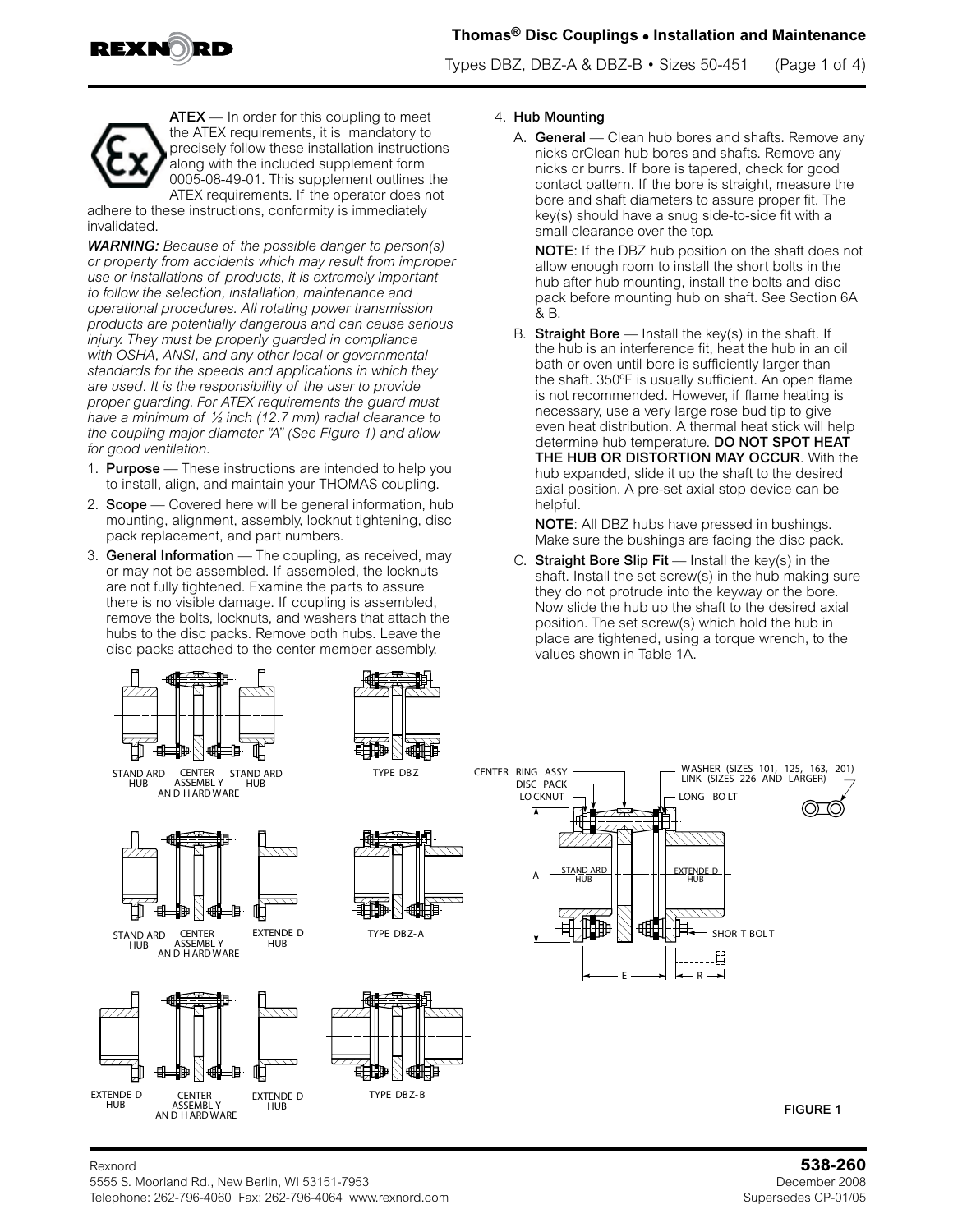(Page 2 of 4) Types DBZ, DBZ-A & DBZ-B **•** Sizes 50-451



### NOTE: Never use two set screws one on top of the other.

- D. Taper Bore Put the hub on the shaft without the key(s) in place. Lightly tap the hub on the shaft with a soft hammer. This will assure a metal-to-metal fit between shaft and hub. This is the starting point for the axial draw. Record the position between shaft end and hub face with a depth micrometer. Mount a dial indicator to read axial hub movement. Set the indicator to "0." Remove the hub and install the key(s). Heat the hub in an oil bath or oven until the bore is sufficiently larger than the shaft. 350°F is usually sufficient. An open flame is not recommended. However, if flame heating is necessary, use a very large rose bud tip to give even heat distribution. A thermal heat stick will help determine the hub temperature. DO NOT SPOT HEAT THE HUB OR DISTORTION MAY OCCUR. With the hub expanded, slide it quickly up the shaft to the "0" set point. Continue to advance the hub up the taper to the desired axial position. Use the indicator as a guide only. A pre-set axial stop device can be helpful. Check the final results with a depth micrometer. Install the hub shaft end retention device to hold the hub in place.
- 5. Shaft Alignment Move equipment into place.
	- A. Soft Foot The equipment must sit flat on its base. Any soft foot must now be corrected.
	- B. Axial Spacing The axial spacing of the shafts should be positioned so that the disc packs (flexing elements) are not distorted when the equipment is running under normal operating conditions. This means there is a minimal amount of waviness in the disc pack when viewed from the side. This will result in a flexing element that is centered and parallel to its mating flange faces. Move the connected equipment to accomplish the above.

NOTE: The disc pack is designed to an optimal thickness and is not to be used for axial adjustments by removing or adding individual discs.

As a guide, maximum and minimum values for dimension "E" are given. These dimensions are suggested for initial installation. Additional capacity is available to compensate for thermal and structural movement. Maximum axial capacity values for these couplings are also given. See Table 1 and Figure 1.

- C. Laser Alignment is an Option If not available proceed with dial indicator method.
- D. **Angular Alignment** Rigidly mount a dial indicator on one hub or shaft, reading the face of the other hub flange, as shown in Figure 2. Rotate both shafts together making sure the shaft axial spacing remains constant. Adjust the equipment

#### FIGURE 2



by shimming and/or moving so that the indicator reading is within the values shown in Chart "A".

E. Parallel Offset — Rigidly mount a dial indicator on one hub or shaft, reading the other hub flange outside diameter, as shown in Figure 3. Compensate for indicator set-up sag. Rotate both shafts together. Adjust the equipment by shimming and/or moving so that the indicator reading is within the values shown in Chart "A".

NOTE: If the driver or driven equipment alignment tolerances are more stringent than our



recommendations, the driver or driven equipment **CHART A — Suggested Maximum** 

## **Alignment Value**

| <b>COUPLING</b> | Total Indicator Reading (TIR) (in.) |                 |  |  |  |  |  |  |
|-----------------|-------------------------------------|-----------------|--|--|--|--|--|--|
| <b>SIZE</b>     | Angular                             | <b>Parallel</b> |  |  |  |  |  |  |
| 50              | .004                                | .003            |  |  |  |  |  |  |
| 62              | .005                                | .003            |  |  |  |  |  |  |
| 75              | .005                                | .003            |  |  |  |  |  |  |
| 101             | .006                                | .004            |  |  |  |  |  |  |
| 126             | .007                                | .005            |  |  |  |  |  |  |
| 163             | .009                                | .005            |  |  |  |  |  |  |
| 201             | .010                                | .006            |  |  |  |  |  |  |
| 226             | .012                                | .007            |  |  |  |  |  |  |
| 263             | .014                                | .009            |  |  |  |  |  |  |
| 301             | .016                                | .010            |  |  |  |  |  |  |
| 351             | .018                                | .012            |  |  |  |  |  |  |
| 401             | .020                                | .013            |  |  |  |  |  |  |
| 451             | .024                                | .014            |  |  |  |  |  |  |

tolerances should be used. Also, be sure to compensate for thermal movement in the equipment. The coupling is capable of approximately four times above shaft misalignment tolerances. However, close alignment at installation will provide longer service with smoother operation.

- 6. Final Assembly With the coupling in good alignment, the bolts will fit through the holes in the flanges and the disc packs easily.
	- A. If the coupling arrived assembled, the disc packs are still attached to the center ring. Before taking the disc packs off, first install one hub bolt through each disc pack and secure with a locknut. This will help when the pack is reinstalled later. If the coupling was shipped disassembled, the bolt through the pack is not required as the discs in the pack are factory-taped together.
	- B. Remove the long bolts. Mount disc packs on the hubs with the one bolt through the disc pack aligned with a clearance hole in the hub. Install the short bolts through the hub bolt holes, disc pack, bevel washers or links, and secure with locknuts. Make sure all parts pilot on the body ground part of the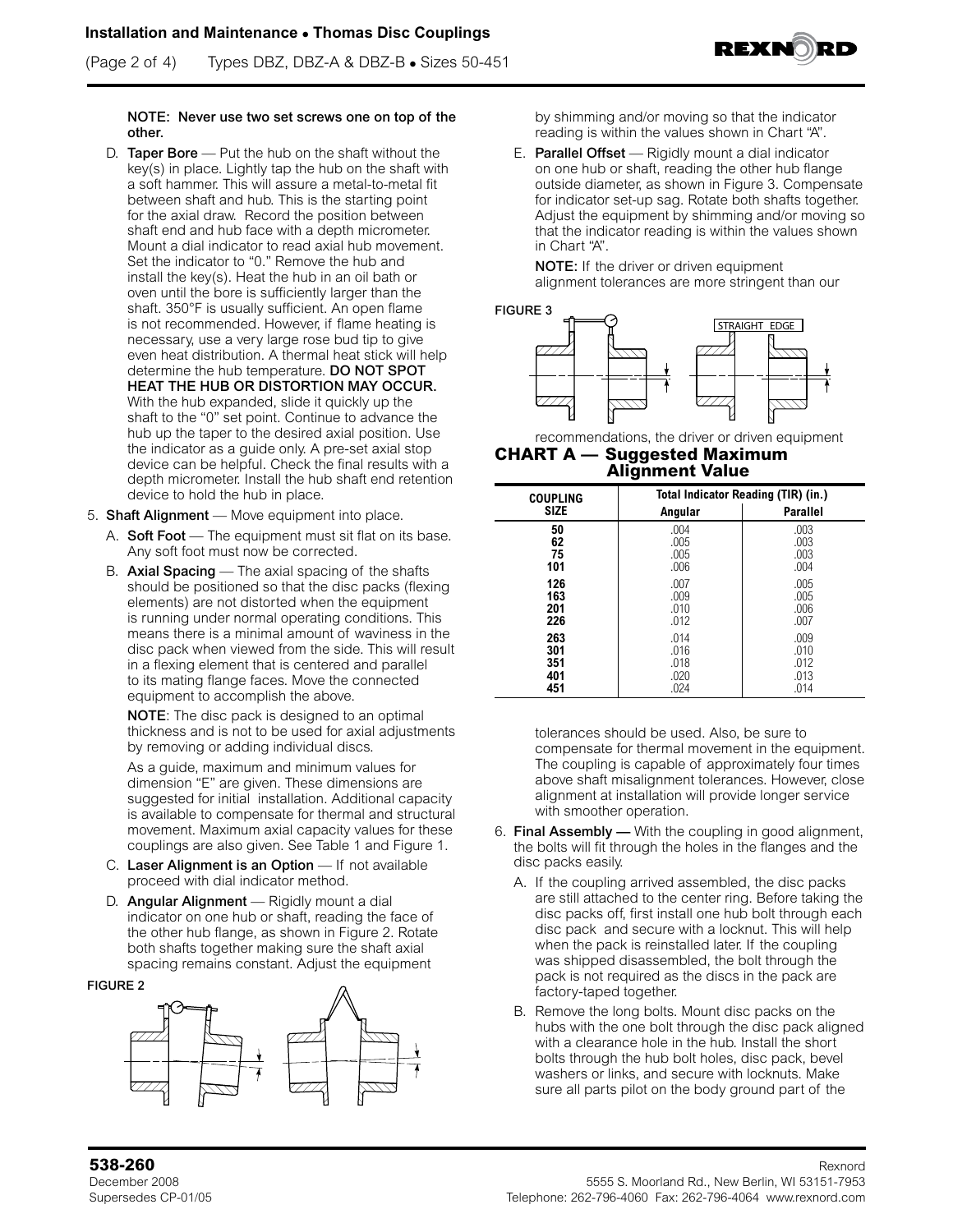

Types DBZ, DBZ-A & DBZ-B  $\cdot$  Sizes 50-451 (Page 3 of 4)

bolt. Remove the disc pack alignment bolt.

NOTE: All bolt threads should be lubricated. A clean motor oil is recommended.

- C. Position one set of the short bolts in each hub on top. Now slide the center ring down into place straddling the short bolts with the center ring bushings. If coupling is dynamically balanced, the center ring match marks must line up with both hub match marks. When one bushing is in line with the hole in the disc pack, slide one long bolt through washer or link, disc pack, center ring, disc pack, washer or link, and then secure with a locknut. The long bolt requires a minimum clearance "R" for installation between back side of coupling flange and stationary equipment. See Figure 1 and Table 1 for value of "R". On size 226 and larger a link must be put on the bolt first. Now install the rest of the long bolts in the same manner.
- D. Tighten the long bolt locknuts at this time. See Table 1 for torque values.

NOTE: With the coupling in good alignment the bolts should easily fit through the holes in the flanges and the disc pack. It is recommended that all locknuts be retightened after several hours of initial operation

when ever possible.

- E. For further help with the installation or alignment, consult the Factory
- 7. Disc Pack Replacement If it becomes necessary to replace the disc pack, it can be done as follows:
	- A. Remove all the long bolts and lower the center ring by sliding it out from between the two disc packs.
	- B. Remove one short bolt from the disc pack/hub connection and re-install it through a hub clearance hole and into the hole in the disc pack. Put the nut on. This will keep the discs together and maintains the disc orientation for later reinstallation. Remove the rest of the short bolts and take off the disc pack. Repeat for the second disc pack.
	- C. Replace the pack(s) if required. Recheck alignment per Section 5. Reassemble per Section 6.
- 8. Replacement parts See Table 2.

| <b>COUPLING</b><br><b>SIZE</b>  | A<br>(in.)                             |                                      | (in.)                                | Axial                                     |                                      | <b>Thread</b>                                                     | <b>Torque</b>                                 |                                                |  |  |
|---------------------------------|----------------------------------------|--------------------------------------|--------------------------------------|-------------------------------------------|--------------------------------------|-------------------------------------------------------------------|-----------------------------------------------|------------------------------------------------|--|--|
|                                 |                                        | Min                                  | <b>Max</b>                           | Capacity<br>(in)                          | R<br>(in.)                           | Size ‡                                                            | ft-Ibs<br>$(in.-lbs)$                         | Nm                                             |  |  |
| 50<br>62<br>75<br>101           | 2.00<br>2.44<br>2.69<br>3.22           | 1.36<br>1.74<br>1.77<br>2.08         | 1.37<br>1.75<br>1.78<br>2.10         | ±.023<br>±.028<br>±.032<br>±.038          | 1.41<br>1.75<br>1.75<br>1.97         | #6-40<br>$#10-32$<br>#10-32<br>#12-28                             | (24)<br>(36)<br>(36)<br>(96)                  | 2.7<br>11                                      |  |  |
| 126<br>163<br>201<br>226        | 3.84<br>4.56<br>5.34<br>6.06           | 2.46<br>2.46<br>2.96<br>3.83         | 2.48<br>2.48<br>2.98<br>3.85         | ±.046<br>±.057<br>±.067<br>±.076          | 2.31<br>2.31<br>2.69<br>3.31         | $1/4 - 28$<br>$1/4 - 28$<br>$5/16 - 24$<br>$3/8 - 24$             | (156)<br>(156)<br>25<br>34                    | 18<br>18<br>$\overline{34}$<br>46              |  |  |
| 263<br>301<br>351<br>401<br>451 | 7.00<br>8.00<br>9.38<br>10.69<br>12.13 | 4.33<br>4.90<br>5.90<br>6.71<br>7.27 | 4.35<br>4.93<br>5.93<br>6.75<br>7.31 | ±.089<br>±.102<br>±.118<br>±.136<br>±.154 | 3.75<br>4.44<br>5.44<br>6.16<br>6.75 | $7/16 - 20$<br>$1/2 - 20$<br>$5/8 - 18$<br>11/16-16<br>$3/4 - 16$ | 60<br>95<br>175<br>150 $\star$<br>190 $\star$ | 81<br>129<br>237<br>203 $\star$<br>$258 \star$ |  |  |

**TABLE 1 — Dimensions & Tightening Torques** 

These torque values are approximate for steel bolts with lubricated threads. The locknuts are prevailing torque type and some resistance will be felt. If galling<br>is suspected, immediately stop and contact the Factory. Mod reduced to 60% of the values shown. Stainless steel bolt and locknut threads must also be liberally coated with molybdenum disulfide grease.  $\star$ 

Bolts should be held from rotating while the locknuts are torqued to the values shown.

\* These locknuts are cad plated.

# **TABLE 1A — Set Screw Tightening Torque**

| <b>Setscrew</b>                                        | Toraue                 | Toraue   | <b>Torque</b> |
|--------------------------------------------------------|------------------------|----------|---------------|
| <b>Thread Size</b>                                     | in-Ib                  | ft-Ib    | Nm            |
| $1/4 - 20$<br>$1/4 - 28$<br>$5/16 - 18$<br>$5/16 - 24$ | 66<br>76<br>132<br>144 | 11<br>12 | y<br>15<br>16 |
| $3/8 - 16$                                             | 240                    | 20       | 27            |
| $3/8 - 24$                                             | 276                    | 23       | 31            |
| $1/2 - 13$                                             | 600                    | 50       | 68            |
| $1/2 - 20$                                             | 660                    | 55       | 75            |